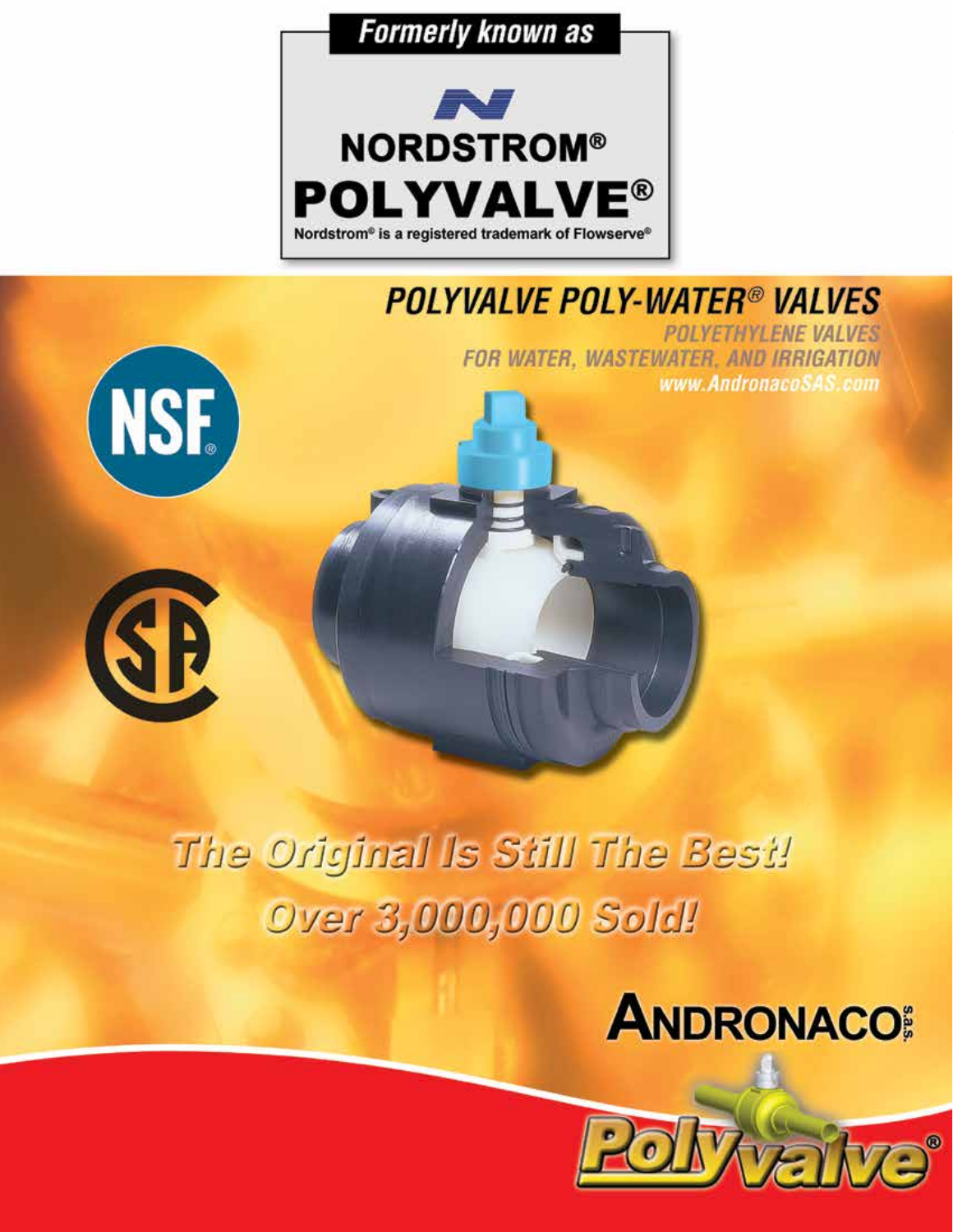

### **Why use Polyvalve Poly-Water® valves?**

Polyvalve Poly-Water® valves are everything you'd expect from the company that invented polyethylene valves.

More than **three million** Polyvalves have been sold since 1976 and are in use throughout the world. Here's why:

- Rugged and reliable Polyvalve Poly-Water<sup>®</sup> valves are the strongest part of a polyethylene piping system.
- Drop-tight shutoff from dual elastomeric seats.
- Fused body shell removes leak paths to atmosphere.
- Multiple elastomeric stem seals.
- No metal internal parts.
- High-grade polymeric materials eliminate corrosion.
- Smooth full bore gives excellent flow characteristics in both full and reduced port designs.
- Wide variety of trim for your specific application.
- Flanged end configuration available.



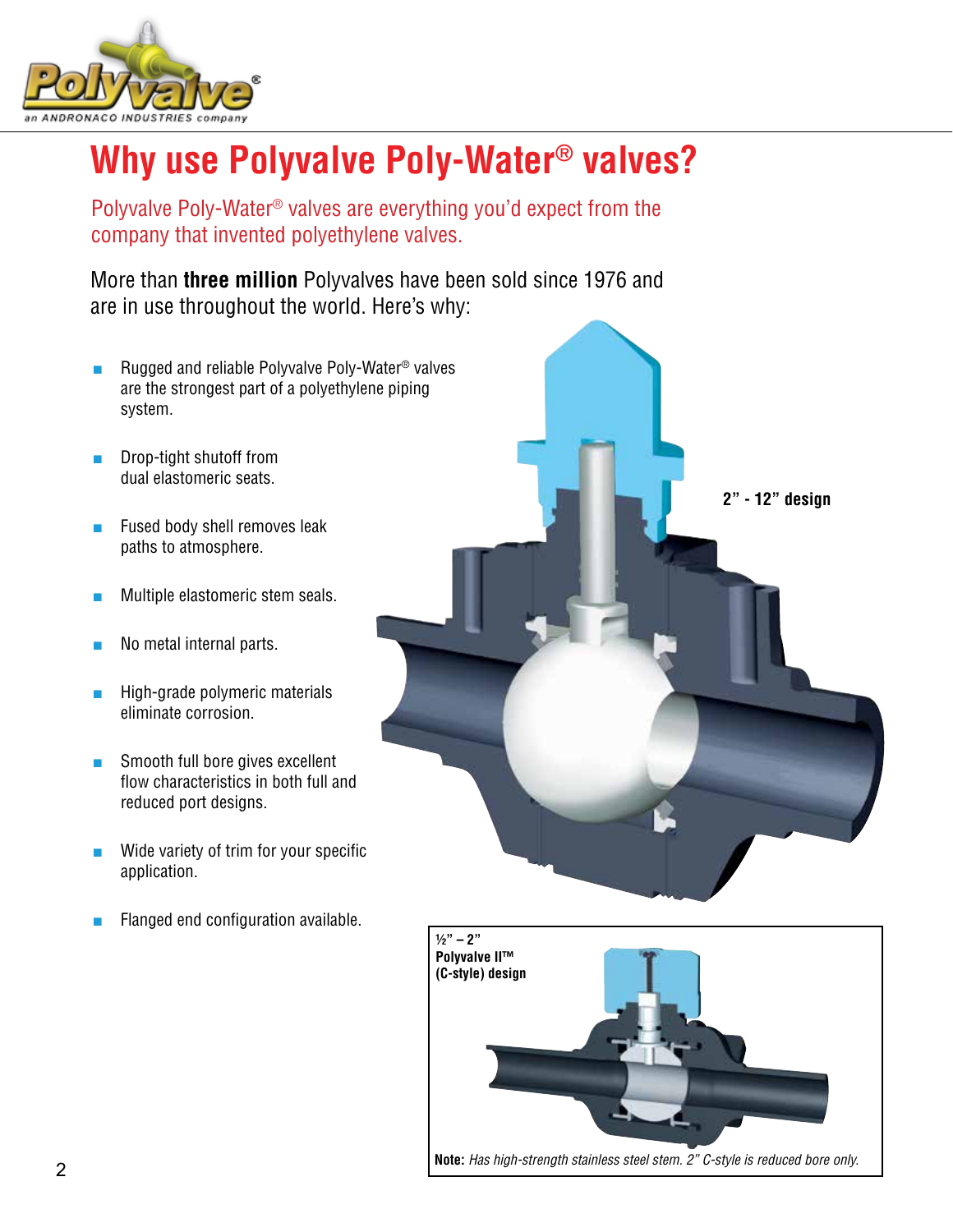### **Why use polyethylene valves?**



#### **All Metal System (Welded or Bolted)**

- Subject to external corrosion, internal scaling and damage from ground movement.
- Too-rigid pipe can rupture during frost heave or heavy pressure in hot weather.
- 30% of all system water is <u>lost</u> to leaks.



#### **Polyethylene Pipe-to-Metal Valve Installation:**

- Subject to the inherent weakness of combining incompatible materials.
- Vulnerable to ground movement during extremes of cold or heat.
- 30% of all systems water is lost to leaks.



#### **All-Polyethylene Systems:**

- Intrinsically safe—the valve is an integral part of the pipe.
- No leak points.
- No chance of corrosion.
- Flexible polyethylene systems less susceptible to ground movement.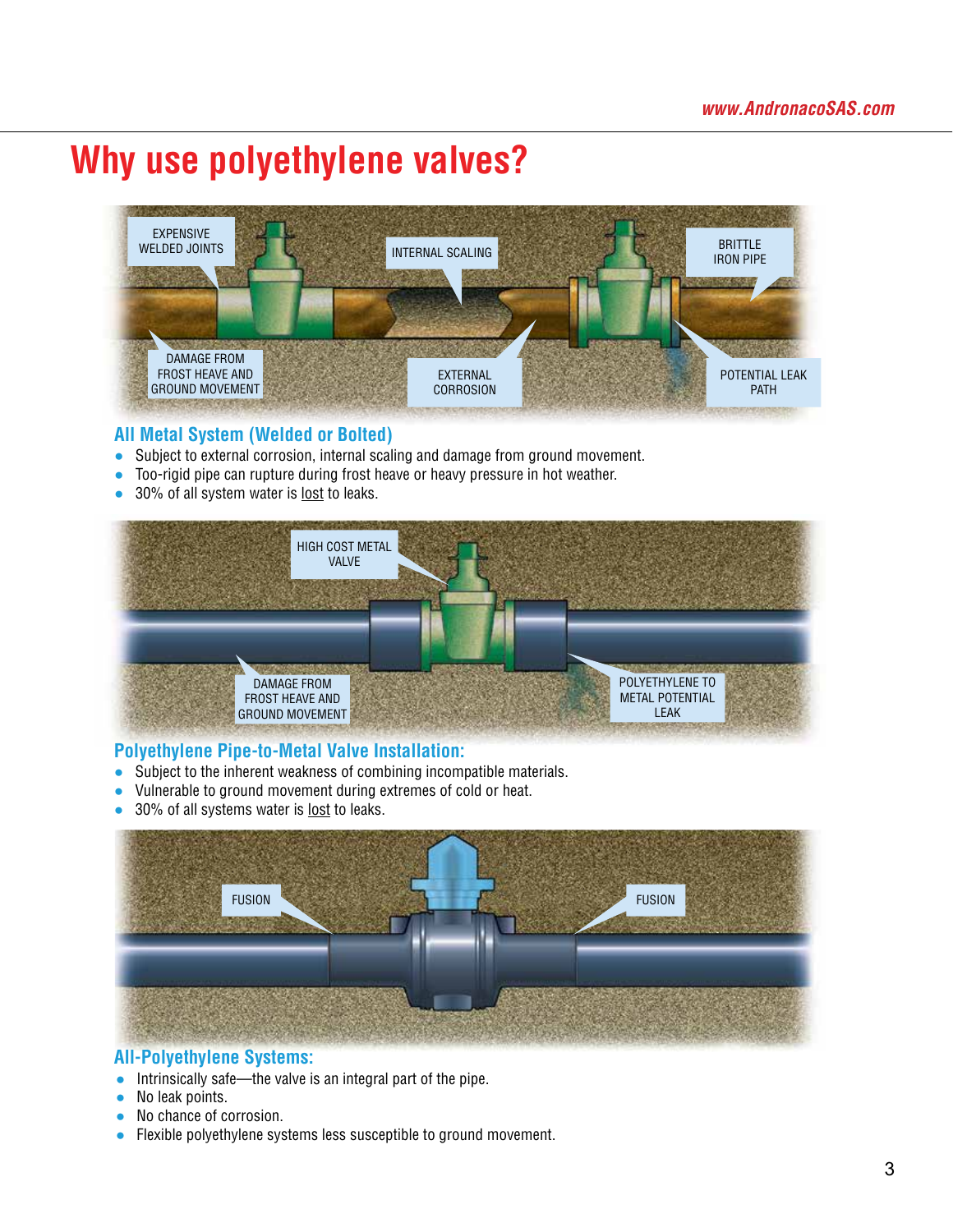

## **Poly-Water® Valve Availability**

#### **MATERIALS**

| Item                     | $1/2$ " through<br>2" Polyvalve II | 2" through 12"                  |  |  |  |  |
|--------------------------|------------------------------------|---------------------------------|--|--|--|--|
| <b>Body</b>              | Polyethylene                       | Polyethylene                    |  |  |  |  |
| <b>Ball</b>              | Acetal                             | Polypropylene                   |  |  |  |  |
| <b>Seat</b>              | EPDM                               | <b>FPDM</b>                     |  |  |  |  |
| <b>Seat Retainer</b>     | Acetal                             | Polypropylene                   |  |  |  |  |
| <b>Stem</b>              | <b>Stainless Steel</b>             | <b>Modified Phenylene Oxide</b> |  |  |  |  |
| <b>Stem Seal</b>         | <b>EPDM</b>                        | <b>EPDM</b>                     |  |  |  |  |
| <b>Ground Water Seal</b> | Neoprene                           | Neoprene                        |  |  |  |  |
| <b>Adapter</b>           | Polypropylene                      | Polypropylene                   |  |  |  |  |

*Note:* **12" has gear box and cast iron 2" square nut adaptor. 8" will have a choice of either gearing or wrench. Wrench adapter material is Acetal.**

### **Materials of Construction Body and End Resin Chart**

**Polyvalve Poly-Water® valves are available in HDPE only.**

| Resin<br><b>Supplier</b> | <b>Material</b><br><b>Designation</b> | Color        | ASTM<br><b>Material</b> | <b>Material</b><br><b>Density</b> |
|--------------------------|---------------------------------------|--------------|-------------------------|-----------------------------------|
| Dow                      | <b>DGDA 2490</b>                      | <b>Black</b> | PE3408                  | High                              |

Available with flanged ends. Contact the factory for dimensions and pricing.





**Maximum Allowable Service Pressures for Polyvalve Poly-Water® Valves TR-480 / DGDA 2490**

|                              | SDR <sub>9</sub> |      | <b>SDR 11</b> |     | <b>SDR 13.5</b> |     | <b>SDR 17</b> |     |  |  |
|------------------------------|------------------|------|---------------|-----|-----------------|-----|---------------|-----|--|--|
|                              | psig<br>bar      |      | psig          | bar | psig            | bar | psig          | bar |  |  |
| <b>PE 4710/3408 Material</b> |                  |      |               |     |                 |     |               |     |  |  |
| @74 °F                       | 200<br>13.8      |      | 160           |     | 128             | 8.8 | 100           | 6.9 |  |  |
| @23 °C                       | 200              | 13.8 |               |     | 128<br>8.8      |     | 100           | 6.9 |  |  |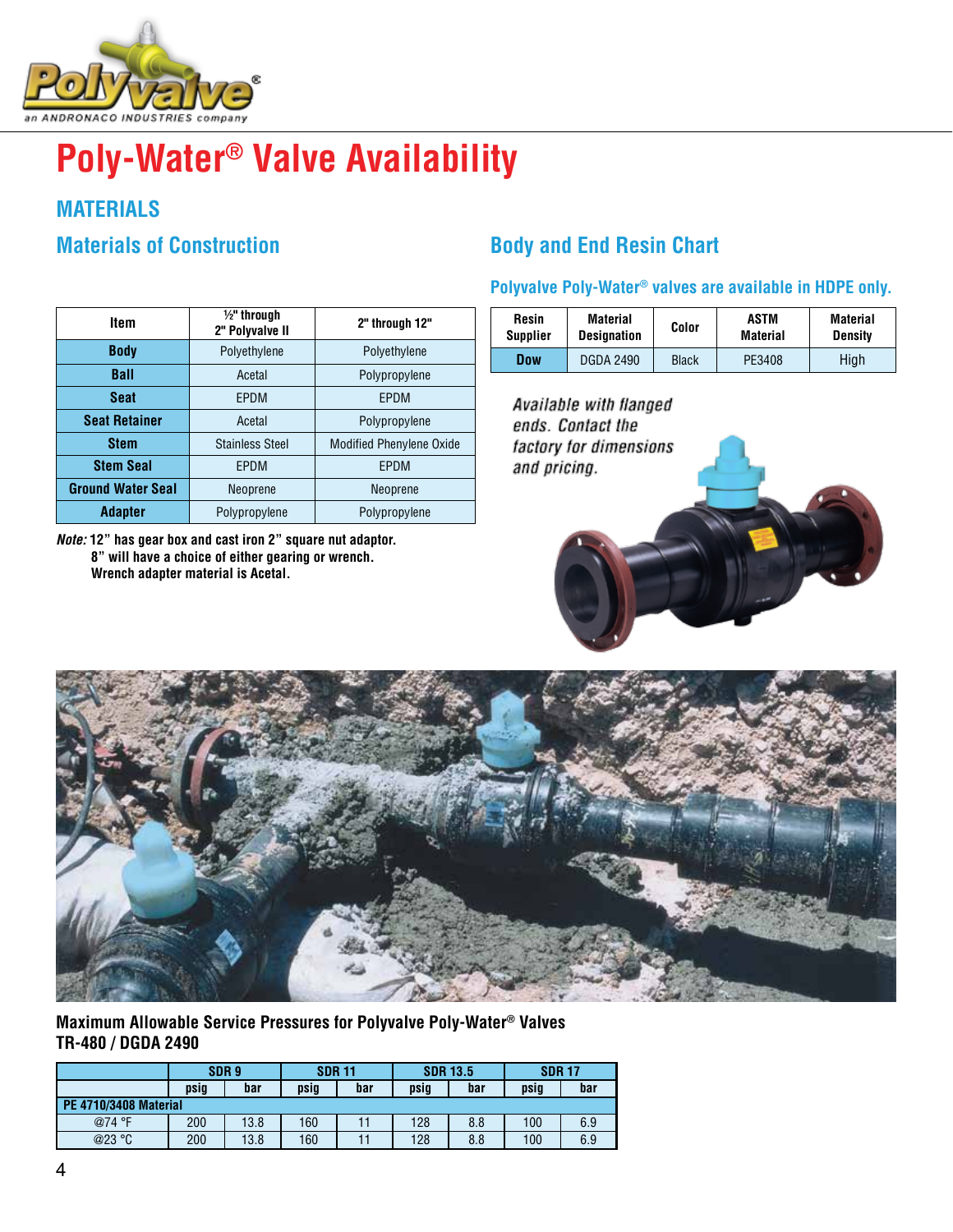## **Poly-Water® Valve Availability**

### Poly-Water® Valve Availability Chart (Ball Valves for Water, Wastewater and Irrigation)

| Size (Inches)    | Size (Metric) | <b>Body Pieces</b> | Port                  | <b>End Config.</b> | Cv   | Kv    | Equiv. Feet<br>of Pipe | Available<br><b>SDRs</b> |  |
|------------------|---------------|--------------------|-----------------------|--------------------|------|-------|------------------------|--------------------------|--|
| $\frac{1}{2}$    | $16 - 20$     | $\overline{2}$     | full <sup>+</sup>     | BF* or SF**        | 18   | 260   | 2                      | 9.3                      |  |
| $\frac{3}{4}$    | 25            | $\overline{2}$     | full <sup>+</sup>     | <b>BF</b>          | 25   | 361   | 3.2                    | 9.3, 10, 11              |  |
|                  | 32            | $\overline{2}$     | standard <sup>+</sup> | <b>BF</b>          | 40   | 577   | 3.8                    | 9.3, 11, 13.5            |  |
| $1\frac{1}{4}$   | 40            |                    | standard+             | BF                 | 45   | 649   | 9.6                    | 9.3, 11, 13.5            |  |
| $\overline{2}$   | $55 - 63$     | 3                  | full                  | <b>BF</b>          | 175  | 2528  | 3.8                    | 9.3, 11, 17              |  |
|                  | $50 - 63$     | $\overline{2}$     | standard+             | <b>BF</b>          | 110  | 1586  | 9.6                    | 9.3, 11, 17              |  |
| $\overline{3}$   | 90            | 3                  | full                  | <b>BF</b>          | 390  | 5624  | 5.3                    | 9.3, 11, 13.5, 17        |  |
|                  | 90            | 3                  | standard              | BF                 | 240  | 3461  | 14.1                   | 9.3, 11, 13.5, 17        |  |
| $\overline{4}$   | 100-110       | 3                  | full                  | <b>BF</b>          | 700  | 10094 | 5.8                    | 9.3, 11, 13.5, 17        |  |
|                  | 100-110       | 3                  | standard              | <b>BF</b>          | 400  | 5768  | 17.8                   | 9.3, 11, 13.5, 17        |  |
| $\boldsymbol{6}$ | 150-160-180   | 3                  | full                  | BF                 | 1800 | 25957 | 6.1                    | 9.3, 11, 13.5, 17        |  |
|                  | 125-160       | 3                  | standard              | <b>BF</b>          | 900  | 12978 | 24.3                   | 9.3, 11, 13.5, 17        |  |
| $\boldsymbol{8}$ | 225           | $\mathcal{P}$      | full                  | BF                 | 3650 | 52633 | 5.5                    | 11, 13.5, 17             |  |
|                  | 225           | 3                  | standard              | <b>BF</b>          | 1350 | 19467 | 40.3                   | 9.3, 11, 13.5, 17        |  |
| 12               | 315           | 3                  | full                  | BF                 | 7000 | 73542 | 10.6                   | 11, 13.5, 17             |  |

#### **Dimension Data**



*Note: C<sub>v</sub> in US gal/min @ 1 psi* ∆ *P K<sub>v</sub> in litres/min @ 1 bar ∆ P* 

*\* Butt Fusion † Polyvalve II (C-Style) Valves \*\* Socket Fusion*

*\*\* Socket Fusion † Polyvalve II (C-Style) Valves*

*† Polyvalve II (C-Style) Valves*

*\*Available with flanged ends. dimensions and pricing. Contact the factory for Contact the factory for dimensions and pricing. Contact the factory for \*Available with flanged ends.*

| <b>Size</b>    | Port     | A    | B                    | C    | D    | E    | Weight<br>(Ib.) |  |
|----------------|----------|------|----------------------|------|------|------|-----------------|--|
| $\frac{1}{2}$  | full     | 10.0 | 3.4                  | 4.8  | 2.8  | 0.50 | 1.2             |  |
| $\frac{3}{4}$  | full     | 10.0 | 3.4                  | 4.8  | 2.8  | 0.75 | 1.2             |  |
| 1              | standard | 10.0 | 3.4                  | 4.8  | 2.8  | 0.90 | 1.2             |  |
| $1\frac{1}{4}$ | standard | 10.0 | 3.4                  | 4.8  | 2.8  | 0.90 | 1.2             |  |
| $\overline{2}$ | full     | 14.7 | 6.4                  | 9.1  | 4.2  |      | 3.8             |  |
|                | standard | 13.0 | 4.5                  | 6.5  | 3.7  | 1.30 | 3.1             |  |
|                | full     | 15.0 | 8.0                  | 11.4 | 3.5  | 2.50 | 8.9             |  |
| 3              | standard | 12.8 | 6.4                  | 9.1  | 3.6  | 1.90 | 4.5             |  |
| 4              | full     | 20.0 | 10.4                 | 15.0 | 3.1  | 3.62 | 19.5            |  |
|                | standard | 15.0 | 8.0                  | 11.4 | 3.8  | 2.50 | 8.9             |  |
| 6              | full     | 21.0 | 12.6                 | 18.6 | 3.9  | 5.20 | 38.0            |  |
|                | standard | 20.0 | 10.4                 | 15.0 | 5.3  | 3.62 | 23.0            |  |
| 8              | full     | 69.8 | 12.5                 | 19.9 | 24.0 | 6.30 | 98.0            |  |
|                | standard | 20.0 | 12.6                 | 18.6 | 4.0  | 4.78 | 42.5            |  |
|                |          |      | <b>Gear Operated</b> |      |      |      |                 |  |
| 8              | full     | 69.8 | 14.8                 | 22.2 | 24.0 | 6.30 | 134.0           |  |
| 12             | full     | 83.8 | 17.5                 | 27.7 | 30.0 | 9.91 | 305.0           |  |

### **ANSI Metric Valve Dimensions (mm)**

| ize             | Port                                                        | A    | B                    | C    | D    | E    | Weight<br>(Ib.) |  | <b>Size</b>      | Port                                                                                                                                                                                                 | A    | B                    | C   | D   | E     | Weight<br>(kg.) |
|-----------------|-------------------------------------------------------------|------|----------------------|------|------|------|-----------------|--|------------------|------------------------------------------------------------------------------------------------------------------------------------------------------------------------------------------------------|------|----------------------|-----|-----|-------|-----------------|
| $\frac{1}{2}$   | full                                                        | 10.0 | 3.4                  | 4.8  | 2.8  | 0.50 | 1.2             |  | $16 - 20$        | full                                                                                                                                                                                                 | 254  | 86                   | 122 | 71  | 12.7  | 0.5             |
| $\frac{3}{4}$   | full                                                        | 10.0 | 3.4                  | 4.8  | 2.8  | 0.75 | 1.2             |  | 25               | full                                                                                                                                                                                                 | 254  | 86                   | 122 | 71  | 19.1  | 0.5             |
|                 | standard                                                    | 10.0 | 3.4                  | 4.8  | 2.8  | 0.90 | 1.2             |  | 32               | standard                                                                                                                                                                                             | 254  | 86                   | 122 | 71  | 22.9  | 0.5             |
| $1\frac{1}{4}$  | standard                                                    | 10.0 | 3.4                  | 4.8  | 2.8  | 0.90 | 1.2             |  | 40               | standard                                                                                                                                                                                             | 254  | 86                   | 122 | 71  | 22.9  | 0.5             |
|                 | full                                                        | 14.7 | 6.4                  | 9.1  | 4.2  | 1.82 | 3.8             |  | $55 - 63$        | full                                                                                                                                                                                                 | 373  | 164                  | 231 | 106 | 46.2  | 1.7             |
| $\overline{2}$  | standard                                                    | 13.0 | 4.5                  | 6.5  | 3.7  | 1.30 | 3.1             |  | $50 - 63$        | standard                                                                                                                                                                                             | 330  | 115                  | 165 | 94  | 33.0  | 1.4             |
|                 | full                                                        | 15.0 | 8.0                  | 11.4 | 3.5  | 2.50 | 8.9             |  | 90               | full                                                                                                                                                                                                 | 381  | 203                  | 290 | 89  | 63.5  | 4.0             |
| 3               | standard                                                    | 12.8 | 6.4                  | 9.1  | 3.6  | 1.90 | 4.5             |  |                  | standard                                                                                                                                                                                             | 325  | 164                  | 231 | 91  | 48.0  | 2.0             |
| $\overline{4}$  | full                                                        | 20.0 | 10.4                 | 15.0 | 3.1  | 3.62 | 19.5            |  | 100-110          | full                                                                                                                                                                                                 | 508  | 264                  | 381 | 77  | 91.9  | 8.8             |
|                 | standard                                                    | 15.0 | 8.0                  | 11.4 | 3.8  | 2.50 | 8.9             |  |                  | standard                                                                                                                                                                                             | 381  | 203                  | 290 | 95  | 63.5  | 4.0             |
| 6               | full                                                        | 21.0 | 12.6                 | 18.6 | 3.9  | 5.20 | 38.0            |  | 150-160<br>& 180 | full                                                                                                                                                                                                 | 533  | 320                  | 472 | 99  | 132.1 | 17.2            |
|                 | standard                                                    | 20.0 | 10.4                 | 15.0 | 5.3  | 3.62 | 23.0            |  | 125-160          | standard                                                                                                                                                                                             | 508  | 263                  | 381 | 133 | 91.9  | 10.4            |
| 8               | full                                                        | 69.8 | 12.5                 | 19.9 | 24.0 | 6.30 | 98.0            |  |                  | full                                                                                                                                                                                                 | 1773 | 318                  | 504 | 610 | 160.0 | 44.5            |
|                 | standard                                                    | 20.0 | 12.6                 | 18.6 | 4.0  | 4.78 | 42.5            |  | 225              | standard                                                                                                                                                                                             | 508  | 320                  | 472 | 127 | 102.0 | 19.3            |
|                 |                                                             |      | <b>Gear Operated</b> |      |      |      |                 |  |                  |                                                                                                                                                                                                      |      | <b>Gear Operated</b> |     |     |       |                 |
| 8               | full                                                        | 69.8 | 14.8                 | 22.2 | 24.0 | 6.30 | 134.0           |  | 225              | full                                                                                                                                                                                                 | 1773 | 636                  | 561 | 610 | 160   | 60.8            |
| 12 <sup>2</sup> | full                                                        | 83.8 | 17.5                 | 27.7 | 30.0 | 9.91 | 305.0           |  |                  |                                                                                                                                                                                                      |      |                      |     |     |       |                 |
|                 | ptional vent holes. Contact factory for other vent options. |      |                      |      |      |      |                 |  | 315              | full<br>te: Valves are generally available in these metric sizes and may be available in other metric dimensions. Due to wall thickness considerations, all SDRs in some sizes may not be available. | 2129 | 443                  | 704 | 762 | 251.7 | 138.3           |

tional vent holes. Contact factory for other vent options.<br>9: Valves are generally available in these metric sizes and may be available in other metric dimensions. Due to wall thickness considerations, all SDRs in s - Upuonal vent noies. Contact lactory for other vent opuons.<br>Note: Valves are generally available in these metric sizes and may be available in other metric dimensions. Due to wall thickness considerations, all SDRs in som *Contact your Polyvalve representative for exact availability.*  $315$  full  $2129$   $315$   $315$   $315$   $315$   $315$   $315$   $315$   $315$ 

coniact your Polyvalve representative for exact availability.<br>Note: Polyvalve proudly offers pup lengths to customer specifications.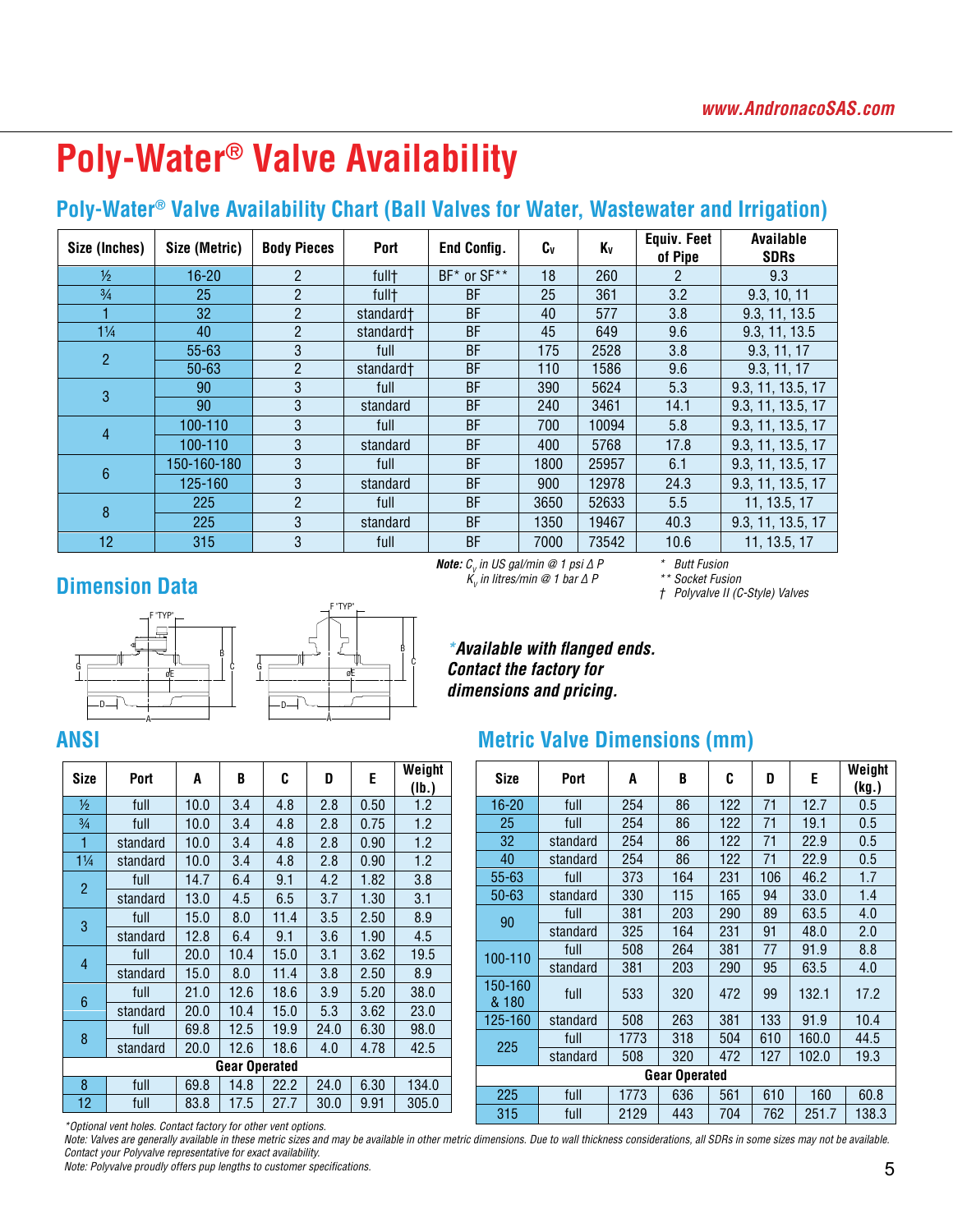

### **How to Order**

Please provide the following information when you order:

- Valve size
- Valve body material
- Full or reduced bore
- Standard Dimension Ratio (SDR) number
- Butt fusion end configuration is standard
- Flanged end configuration available

#### **Polyvalve Poly-Water® Valve Figure Number System**



**Special feature ends include integral socket ends, stub ends SDR, flanges, etc.**



**With sizes up to 12" Polyvalve Poly-Water valves come in the widest range of sizes on the market. They're shipped in cartons to shield them from ultraviolet light and protect the valve ends from damage.**

#### FOR USE IN:

- POTABLE WATER
- WATER AND WASTEWATER\*
- • IRRIGATION
- • STORM SEWER
- • GRAVITY SEWER
- • GEOTHERMAL

There are currently no AWWA standards relating to PE valves. However:  $\frac{1}{2}$ " – 3" Polyvalve Poly-Water<sup>®</sup> valves are suitable for use with PE pipe and tubing complying with AWWA C901.

4" – 12" Polyvalve Poly-Water® valves for potable water comply with the relevant fittings clauses of AWWA C906.

Polyvalve is an ISO 9001 certified company.

 $*$  For  $\frac{1}{2}$ " - 2" Polyvalve II (C-style), Poly-Water<sup>®</sup> valves are recommended for water within a very restricted pH range of 6 to 8. For applications with pH outside of this range refer to the Poly-Chem brochure. \*Available in Copper Tubing Standard sizes (CTS)